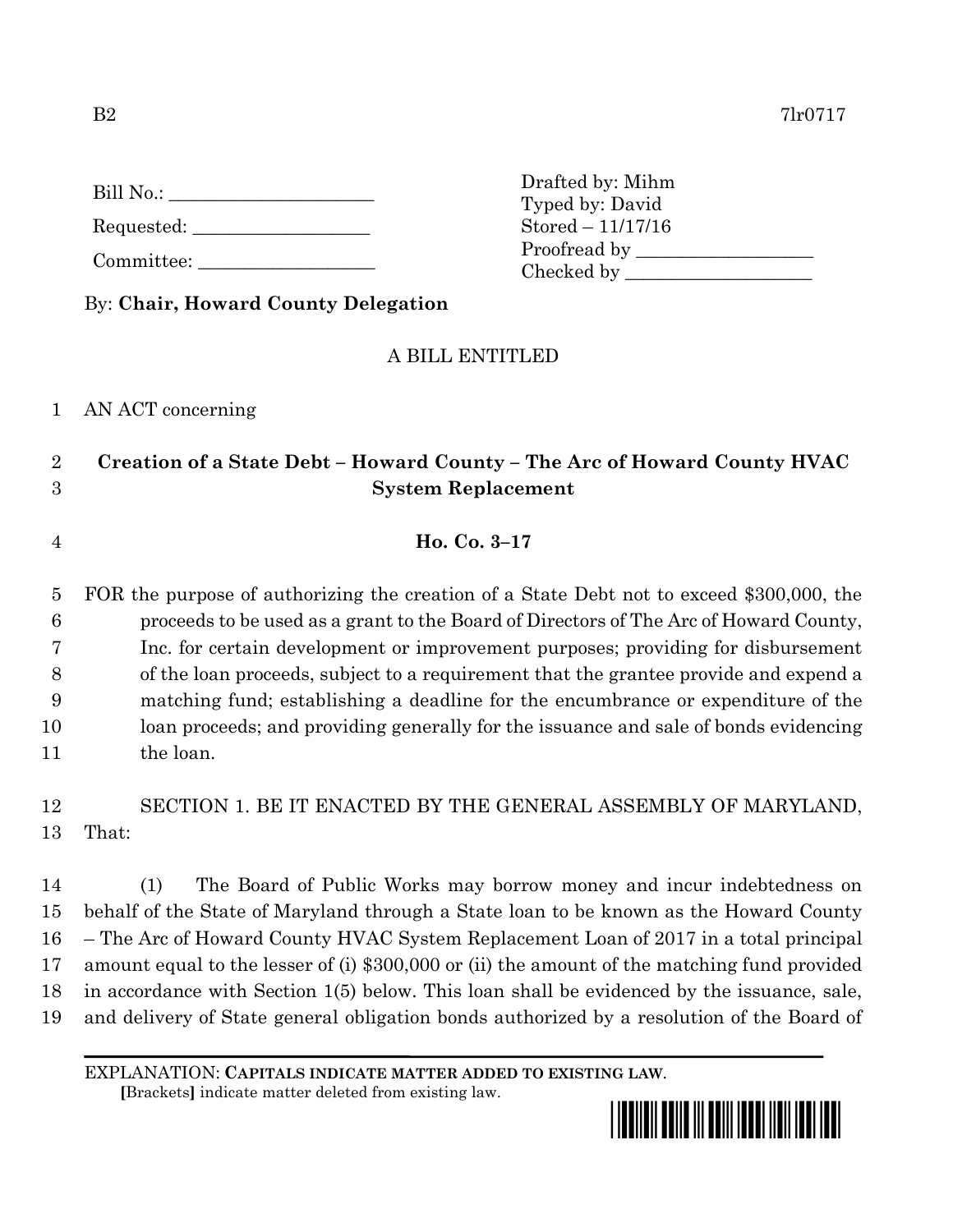### 7lr0717

 Public Works and issued, sold, and delivered in accordance with §§ 8–117 through 8–124 and 8–131.2 of the State Finance and Procurement Article.

 (2) The bonds to evidence this loan or installments of this loan may be sold as a single issue or may be consolidated and sold as part of a single issue of bonds under § 8–122 of the State Finance and Procurement Article.

 (3) The cash proceeds of the sale of the bonds shall be paid to the Treasurer and first shall be applied to the payment of the expenses of issuing, selling, and delivering the bonds, unless funds for this purpose are otherwise provided, and then shall be credited on the books of the Comptroller and expended, on approval by the Board of Public Works, for the following public purposes, including any applicable architects' and engineers' fees: as a grant to the Board of Directors of The Arc of Howard County, Inc. (referred to hereafter in this Act as "the grantee") for the acquisition, planning, design, construction, repair, renovation, reconstruction, site improvement, and capital equipping of The Arc of Howard County, including replacement of an HVAC system, located in Howard County.

 (4) An annual State tax is imposed on all assessable property in the State in rate and amount sufficient to pay the principal of and interest on the bonds, as and when due and until paid in full. The principal shall be discharged within 15 years after the date of issuance of the bonds.

 (5) Prior to the payment of any funds under the provisions of this Act for the purposes set forth in Section 1(3) above, the grantee shall provide and expend a matching fund. No part of the grantee's matching fund may be provided, either directly or indirectly, from funds of the State, whether appropriated or unappropriated. No part of the fund may consist of real property, in kind contributions, or funds expended prior to the effective date of this Act. In case of any dispute as to the amount of the matching fund or what money or assets may qualify as matching funds, the Board of Public Works shall determine the matter and the Board's decision is final. The grantee has until June 1, 2019, to present evidence satisfactory to the Board of Public Works that a matching fund will be provided. If satisfactory evidence is presented, the Board shall certify this fact and the amount of the matching fund to the State Treasurer, and the proceeds of the loan equal to the amount of the matching fund shall be expended for the purposes provided in this Act. Any amount of the loan in excess of the amount of the matching fund certified by the Board of Public Works shall be canceled and be of no further effect.